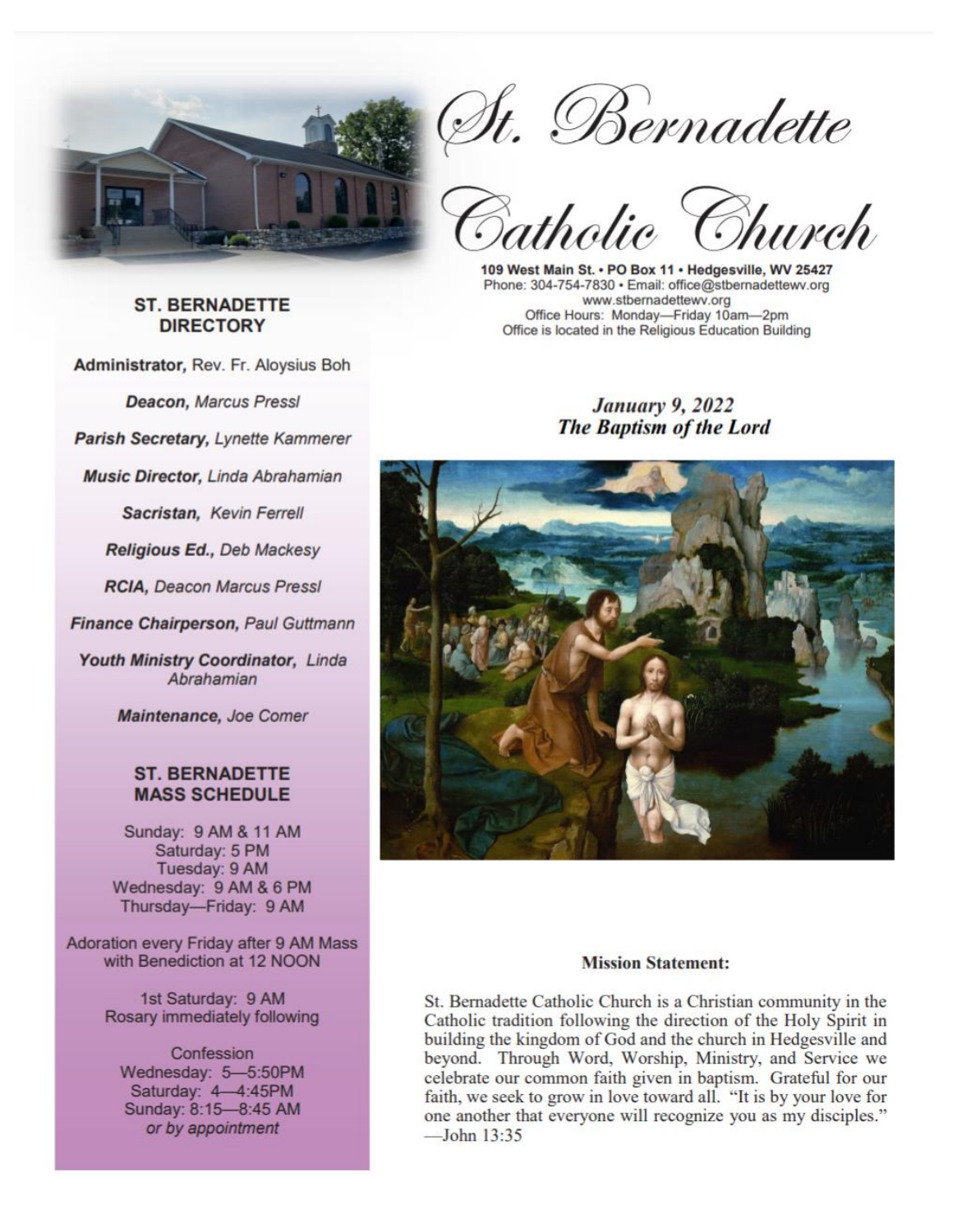## The Baptism of the Lord

### **REFLECTION**

Dear sisters and brothers in Christ, Happy New Year again. Today, we celebrate the Lord's Baptism by John the Baptist in the river Jordan. Today's celebration of the Feast of the Baptism of the Lord marks the end of Christmas Season. Jesus' baptism prefigures the eventual establishment of the Sacrament of Baptism as the initiatory sacrament that washes away our Original Sin and makes us children of God through water and the Holy Spirit. Jesus, at his baptism, is anointed with the power of the Holy Spirit. His baptism shows all three Persons of the Trinity at the same time: the Son being baptized, the Holy Spirit descending, and the Father speaking from the heavens. In this event, the Father and the Holy Spirit confirm the deity of Christ, and Jesus submits to his Father's will. He is the proclaimed Messiah John spoke of who has brought good news and salvation to humanity.

The Catholic Church teaches that Baptism is the Sacrament that washes away Original Sin and other sins, makes us children of God and members of the Church. If that is the reason for Baptism, then why is Jesus baptized?

We read in Matthew's Gospel 3:14 that when Jesus comes to be baptized by John, John hesitates to baptize him. He says, "I need to be baptized by you, and why do you come to me?" John's baptism is a baptism of repentance, and Jesus has nothing for which he needs to repent. Why then does Jesus insist on being baptized? Number 1224 of the Catechism of the Catholic Church states: "Our Lord voluntarily submitted himself to the baptism of St. John, intended for sinners, to "fulfill all righteousness." It continues; "Jesus' gesture is a manifestation of his self-emptying". He is preparing himself to be a perfect sacrifice for us.

Jesus chooses to be baptized, firstly, to make a clear connection with John the Baptist. John was the "voice of one crying in the wilderness" (Matthew 3:3; Isaiah 40:3) who served as the Elijah who was to come. As the one to announce the Messiah, it was fitting for him to dedicate Jesus for His public ministry. Secondly, his baptism connects his humanity with the rest of humanity. Thirdly, his baptism provided an example he expected other believers to follow. Jesus began His public ministry with baptism; He ended His public ministry with a command for His followers to baptize others. In him the Father is so pleased that signs and wonders are made manifest in his words and deeds.

Dear friends in Christ, through our baptism as Christians. our life is to be ordered to that of Jesus as sharers in his threefold mission of Priest, Prophet and King. Let's pray for a renewed commitment to our baptismal promises.

## **FROM THE ADMINISTRATOR'S DESK**

"The Lord is good. All the time. All the time. The Lord is good".

Dear sisters and brothers in Christ, welcome to Saint Bernadette. Today we celebrate the Feast of the Baptism of the Lord. This feast marks the end of the Christmas Time and next Sunday is Second Sunday in Ordinary Time Year C. On behalf of the Christians of Saint Bernadette. I want to welcome all those visiting with us for the first time. And for those who intend to register as members of this great Saint Bernadette family, forms are available at the back of the church. Thanks for coming and I hope you will enjoy your stay with us. Please, come again.

#### **A** word of Thanks

Kindly, permit me to use this medium to thank all of you for all the thought and energy you put into the Christmas gifts you gave me. The cards, the homemade cookies, and the monetary gifts were just wonderful and so are vou!

I can't thank you enough for such wonderful gifts. I hope you know how much I appreciate them.

# The best Catholic content. All in one place.

It's EASY and FREE to register!

- 1. Visit formed.org/signup
- 2. Enter our parish zip or name
- 3. Enter your name and email
- 4. Enjoy and share with others in our local community!

After you sign up, download the free FORMED app from App Store or Google Play.

FORMED<sup>1</sup>

## **PARISH SACRIFICIAL GIVING SUMMARY OFFERING**

|                                                         | 1566.00      |
|---------------------------------------------------------|--------------|
| Capital Improvements & Maintenance \$                   | 370.00       |
|                                                         | 593.88       |
| Diocesan Collection-Kentucky Disaster Relief<br>1776.00 | $\mathbf{S}$ |
|                                                         | 25.00        |
| Diocesan Collection-Catholic Charities  \$              | 20.00        |
|                                                         | 50.00        |
|                                                         | 138.00       |

THANK YOU FOR TAKING A STEP TOWARD A **LIFE OF STEWARDSHIP**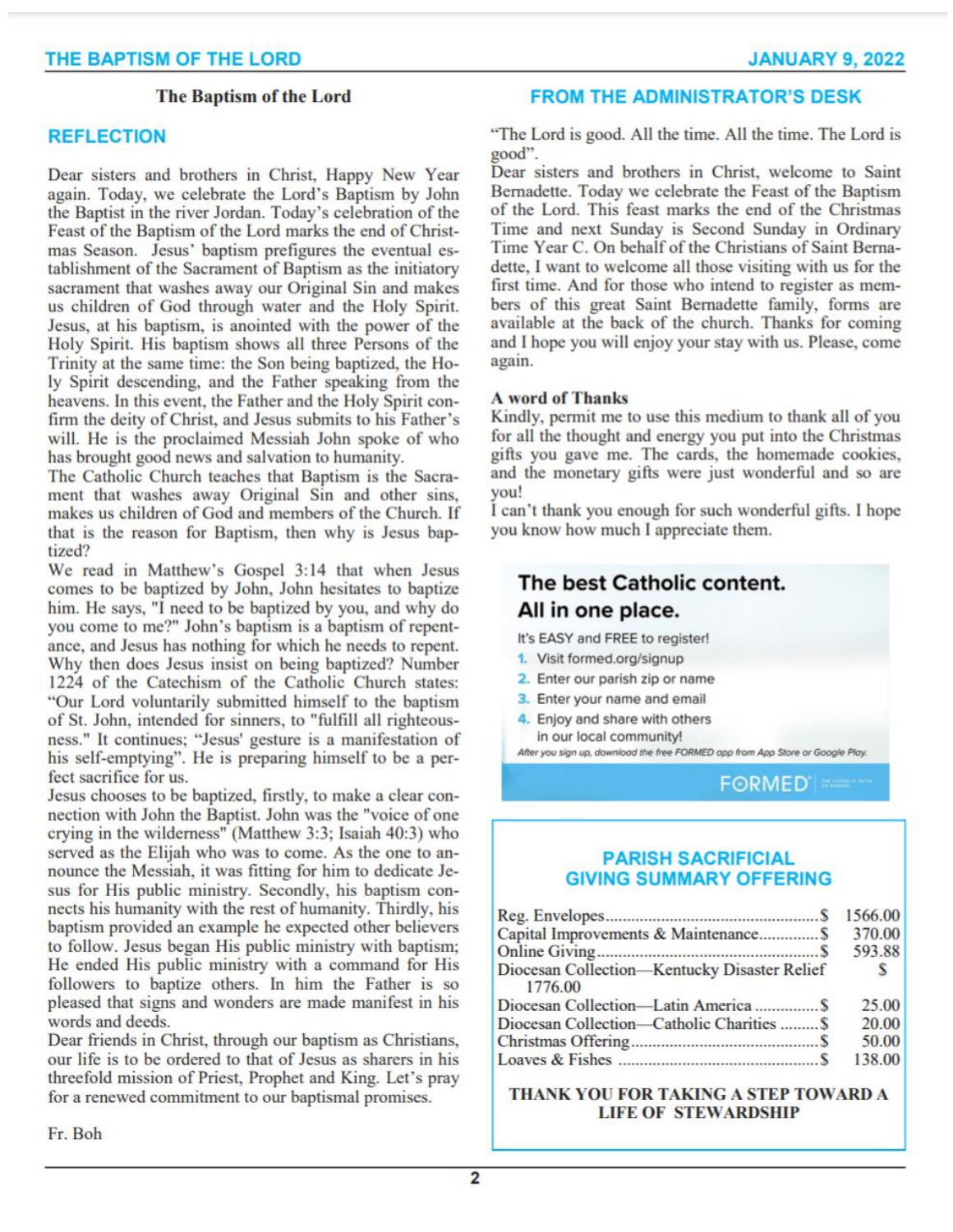## **WHAT IS GOING ON?**

Reminder: Ist Year Confirmation Students will have confession on Sunday, January 16th from 8:30-8:45.

Loaves and Fishes is seeking donations to fill their food pantry. Monetary donations can be made to St. Bernadette with Hedgesville Loaves and Fishes in the memo line. If you have any questions, contact Karen at 301-992-1368 or Bill at 571-216-9320.

TEC stands for Teens Encounter Christ. TEC is an international, spiritualrenewal movement in the Catholic Church that strives to bring young people and adults into a close, personal relationship with Jesus Christ. TEC is a community, led by the Holy Spirit, that gathers people into Christian groups of faith, while attempting to incorporate its ministry into the overall ministry of their members' dioceses and parishes.

The primary method employed to gather people into Christian community and form them in the Christian life is that of the weekend retreat. At the weekend retreat, which usually runs from Friday evening to Monday afternoon, the participants are led into Christ's Paschal Mystery, through a combination of presentations, activities, talks, prayer, community building, and liturgy.

The next TEC retreat that will take place in the Diocese of Wheeling-Charleston will be held from Friday, January 14<sup>th</sup> to Monday, January 17<sup>th</sup>, at the St. John XXIII Pastoral Center in Charleston, West Virginia. It will be free for all teens who are in their junior year of high school through first year of college.

You can register on the Diocesan website, at https://dwc.org/diocese/ ministries/youth-and-young-adult-ministry/youth-ministry/tec/, or you can contact Jeanne McKeets at the Office of Evangelization and Catechesis to register: 304-233-0880, ext. 374 or jmckeets@dwc.org.

Volunteer Needed: Catholic Charities WV is seeking a volunteer scheduler to help with the VITA Tax Season through mid-March 2022. This volunteer will be provided with a cell phone and can work from home. Duties:

-Check voice mails on a very regular basis starting in January through March to schedule taxpayers for tax appointments.-Provide the taxpayers with information about all of the documents needed.

-Enter tax appointments into an online calendar.

Requirements:

-Have at least an hour each week day to respond to requests for appointments and to schedule them.

-Access to the internet and be located where there is a reliable cell service. -Ability to use computer to schedule appointments in an online calendar. If you are interested, please contact Trina Bartlett at 304-267-8837 ext. 8 or tbartlett@ccwva.org.

#### Change in enrollment dates

As the result of a directive from the Diocese of Wheeling-Charleston, the reenrollment and enrollment dates for Saint Joseph School have changed for the 2022-23 academic year:

٠ Friday, Feb. 4, 2022: Re-enrollment opens for current families

Friday, Feb. 11, 2022: Applications/enrollment open for parishioners of area Catholic churches who are new to the school

٠ Friday, Feb. 18, 2022: Applications/enrollment open for the general public

Please note that the families of current students only have from Feb. 4 to 10 to re-enroll their children before enrollment opens to new families. If you have any questions, please email Principal Patrick Blanc at pblanc@sjswv.org.

## **ST BERNADETTE CATHOLIC CHURCH**

## **WEEKLY CALENDAR**

**Sunday, January 9th** 8:15-8:45 AM Confession  $9:00$  AM **Mass** Intention in Memory of Frank Dobscha 10:30-11:45 AM Religious Education Mass 11 AM Intention in Honor of Joseph Ferrante

## **Monday, January 10th**

1PM **Hospitality Meeting** 

#### **Tuesday, January 11th**

9 AM Daily Mass Intention in Memory of Patricia Zielinski Stitches from the Heart **10 AM** 

#### Wednesday, January 12th

 $9AM$ Mass Intention in Honor of John Ferrante 5:20-5:50 PM Confession 6PM Mass

### Thursday, January 13th

 $9:00$  AM **Daily Mass** Intention in Honor of Jayme Closs

#### Friday, January 14th

9:00 AM Daily Mass \*Adoration following the 9 AM Mass Intention in Memory of Dolores Kivorak 12 NOON Benediction

#### Saturday, January 15th

4 4:45 PM Confession 5:00 PM Mass Intention in Memory of Eleanor Nemeckay

#### Sunday, January 16th

8:15-8:45 AM Confession 8:30-8:45 AM 1st Yr. Confirmation Students Confession 9:00 AM Mass Intention for the People of the Parish 10:30-11:45 AM Religious Education  $11 AM$ Mass

## **PRAYERS REQUESTED**

Kathy Sloan, Bernie Guy, Mary Cordelli, Rose Stefanko, John Bennett, Sharee Buberl, Chris Ridley, Bonnie Hart, Harry Skouras, Margaret Kistner, Angela Ramsey, Kathy Skane, Deb Nichols

Please keep the sick and homebound in your thoughts and prayers. You may call the Parish Office at 304-754-7830 to add a name to our Prayer List.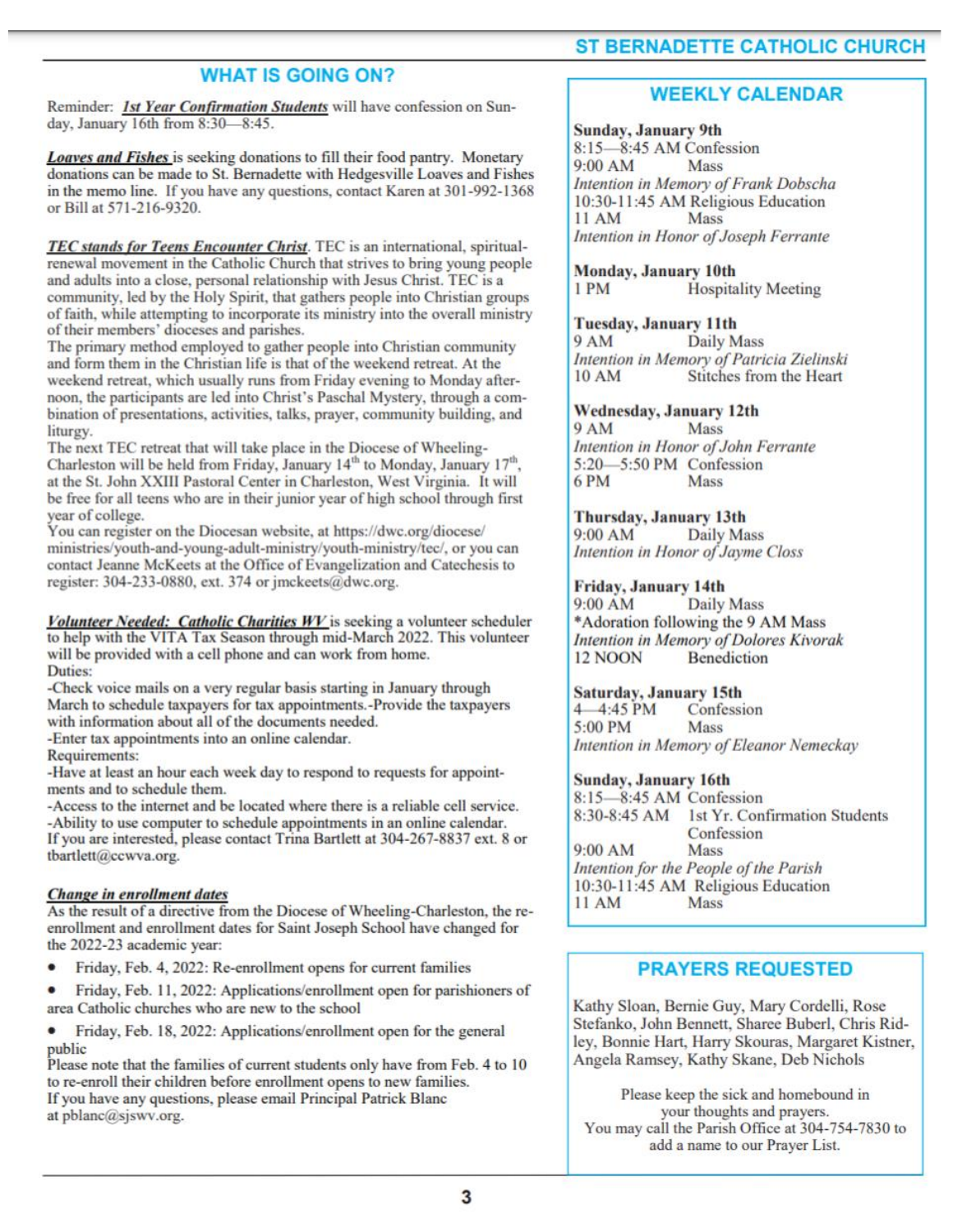## THE BAPTISM OF THE LORD

Sacrament of Baptism: Parents must be registered with the Parish Office and must have regular attendance at Sunday Mass for at least six months and are required to attend a Preparation Class before the Baptism can be scheduled. To register for the Preparation Class, please call the Parish Office at 304-754-7830.

Sacrament of Reconciliation: Will be held Wednesday evening from 6-7 PM and before Saturday Mass. Confession also available by appointment at anytime. Please call the Parish Office to schedule an appointment.

Rite of Christian Initiation: RCIA (for children 15 and older and adults) or RCIC (for children 7-14 vrs of age). For more information call the Parish Office at 304-754-7830. Preparation for receiving First Reconciliation, First Communion, and Confirmation, call the Parish Office at 304-754-7830.

Sacrament of Marriage: Engaged couples planning to marry at St. Bernadette Catholic Church should be practicing Catholics, participating in Sunday Eucharist regularly. Also they must participate in a Marriage Preparation Program. Call the Parish Office for information. At least six months notice is required. No date for a wedding will be set over the phone.

Holy Communion to the Sick and Homebound: When a Parishioner is confined to home or hospital because of illness or advanced age, call the Parish Office. We will be happy to make arrangements to bring Holy Communion.

Sacrament of the Anointing of the Sick: Upon request and Communally as scheduled.

Parish Membership: We give a heartfelt welcome to all new people moving into our Parish. You can get a registration form from the Parish Office. Those who plan to move from our Parish Community are asked to inform us.

St. Bernadette Pastoral Council: Pat Winkelman, Chairperson; Cindy Lathwell, Secretary; Members: Tom Bibby, Lynette Kammerer, Donna White, Carol Sloan, Deb Mackesy, Linda Abrahamian, Maureen Sabol, Joe Comer, Paul Guttmann, and Neil Shanholtzer

St. Bernadette Finance Committee: Paul Guttmann. Kacie Morrell Humbert, Neil Shanholtzer, and Jeff Ferrell

Ministries: If you are interested in training for any of the following ministries: Extraordinary Minister of Holy Communion, Lector, Altar Server, or Usher, please contact the Parish Office

for assistance.

Hospital Visits: Because of the HIPPA regulations, we are not notified when someone from our Parish is in the hospital. If you want a Priest to visit you, please contact the Parish Office yourself, have a close family member contact us, or ask someone at the hospital to contact us. Friends and neighbors do not make the decision for a Priest to visit the sick. It must be at the request of the family.

## **WEEKLY READINGS**

Monday 10th-1st Week in Ordinary Time 1 Sm 1:1-8; Ps 116; Mk 1:14-20

Tuesday 11th-1 Sm 1:9-20; Ps 1 Sm 2; Mk 1:21-28

Wednesday 12th-1 Sm 3:1-10, 19-20; Ps 40; Mk 1:29-39

Thursday 13th-1 Sm 4:1-11; Ps 44; Mk 1:40-45

Friday 14th-1 Sm 8:4-7, 10-22a; Ps 89; Mk 2:1-12

Saturday 15th-1 Sm 9:1-4, 17-19, 10:1; Ps 21; Mk 2:13-17

Sunday 16th-2nd Sunday in Ordinary Time Is 62:1-5; Ps 96; 1 Cor 12:4-11; Jn 2:1-11

## **SAFE ENVIRONMENT CARING FOR GOD'S CHILDREN**

To report an incident of suspected child sexual abuse, please contact your local law enforcement agency, or you may confidentially contact WV Child Protective Services at 800-352-6513. In addition to civil authorities, to report suspected cases of sexual abuse by personnel of the Diocese of Wheeling-Charleston to the Diocese, please contact one of the Bishop's designees at 888-434-6237 or 304-233-0880: Mr. Bryan Minor, ext. 263; Mr. Tim Bishop, ext. 353; Fr. Dennis Schuelkens, ext. 270 or call the Office of Safe Environment at 304-230-1504. Please visit www.dwc.org under "Accountability" for additional information and reporting methods.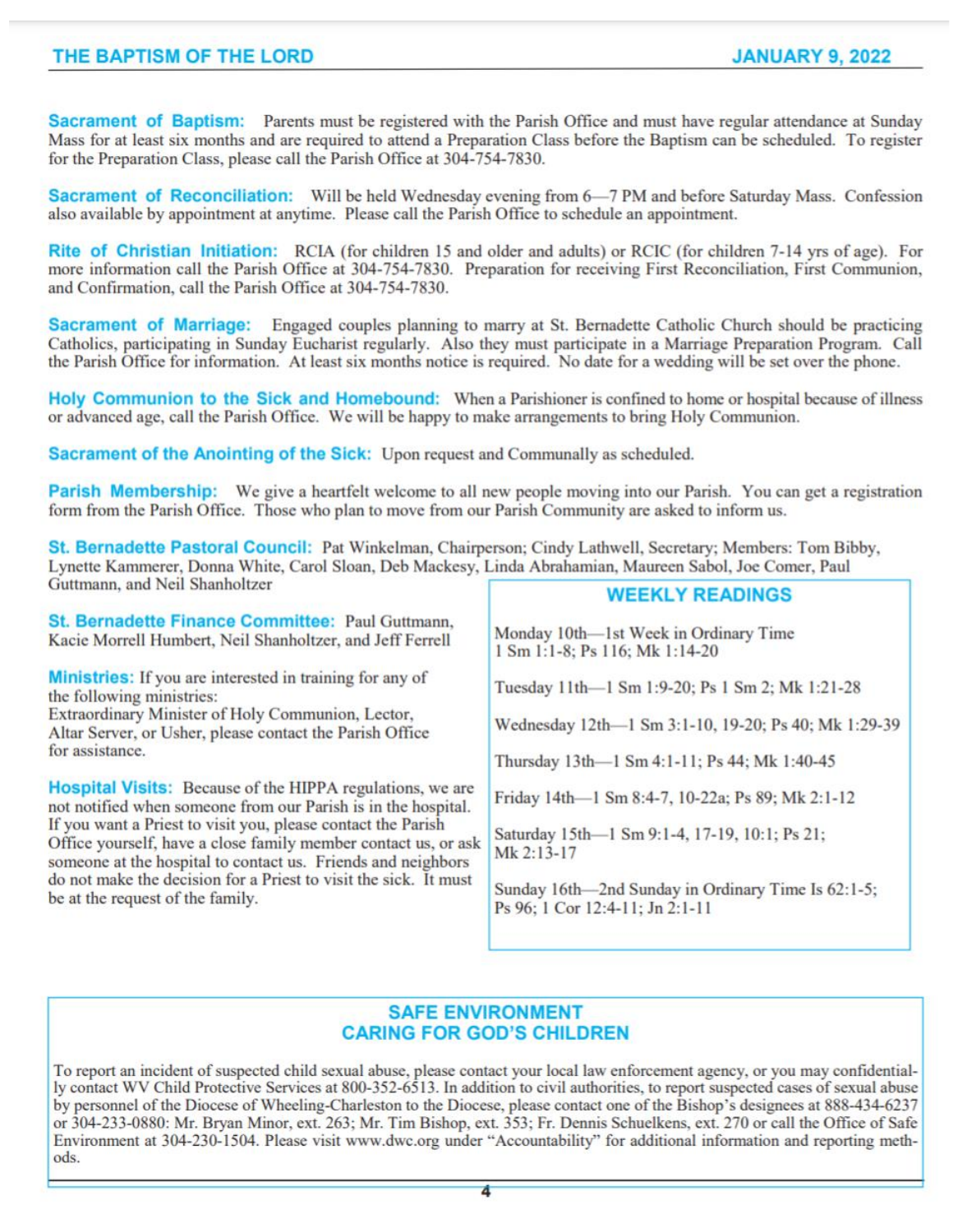

# **HOSPITALITY THANKS YOU!**

As 2021 draws to a close we would like to thank all parishioners for their support this past year. We could not have had the Sunday Social hour, the Soup and Pie Sales, the Parish Picnic or the Heritage Day festivities without your help and support.

 Thank you to all our dedicated volunteers who contributed their talent, time and treasure to make this year a memorable one amid all the crazy health scares.

 We pray for a happier year in 2022 and look forward to working with all in the year ahead.

April Canby

Bob and Bobbie Kucharek

Carol Sloan

**Hospitality Meeting**

**Join us Monday, 1/10, @ 1 PM**

**Agenda will include updates and a plan for future activities.**

--------------------------------------------------------------------------------------

If you are interested in helping the Hospitality Committee, please fill out this form and return it in the collection basket or to the Office

Name: \_\_\_\_\_\_\_\_\_\_\_\_\_\_\_\_\_\_\_\_\_\_\_\_\_\_\_\_\_\_\_\_\_\_\_\_\_\_\_\_\_\_\_\_\_\_\_\_\_\_\_\_\_\_ Phone #: \_\_\_\_\_\_\_\_\_\_\_\_\_\_\_\_\_\_\_\_\_\_ Email: \_\_\_\_\_\_\_\_\_\_\_\_\_\_\_\_\_\_\_\_\_\_\_\_\_\_\_\_\_\_\_\_\_\_\_\_\_\_\_\_\_\_\_\_\_\_\_\_\_\_\_\_\_\_\_